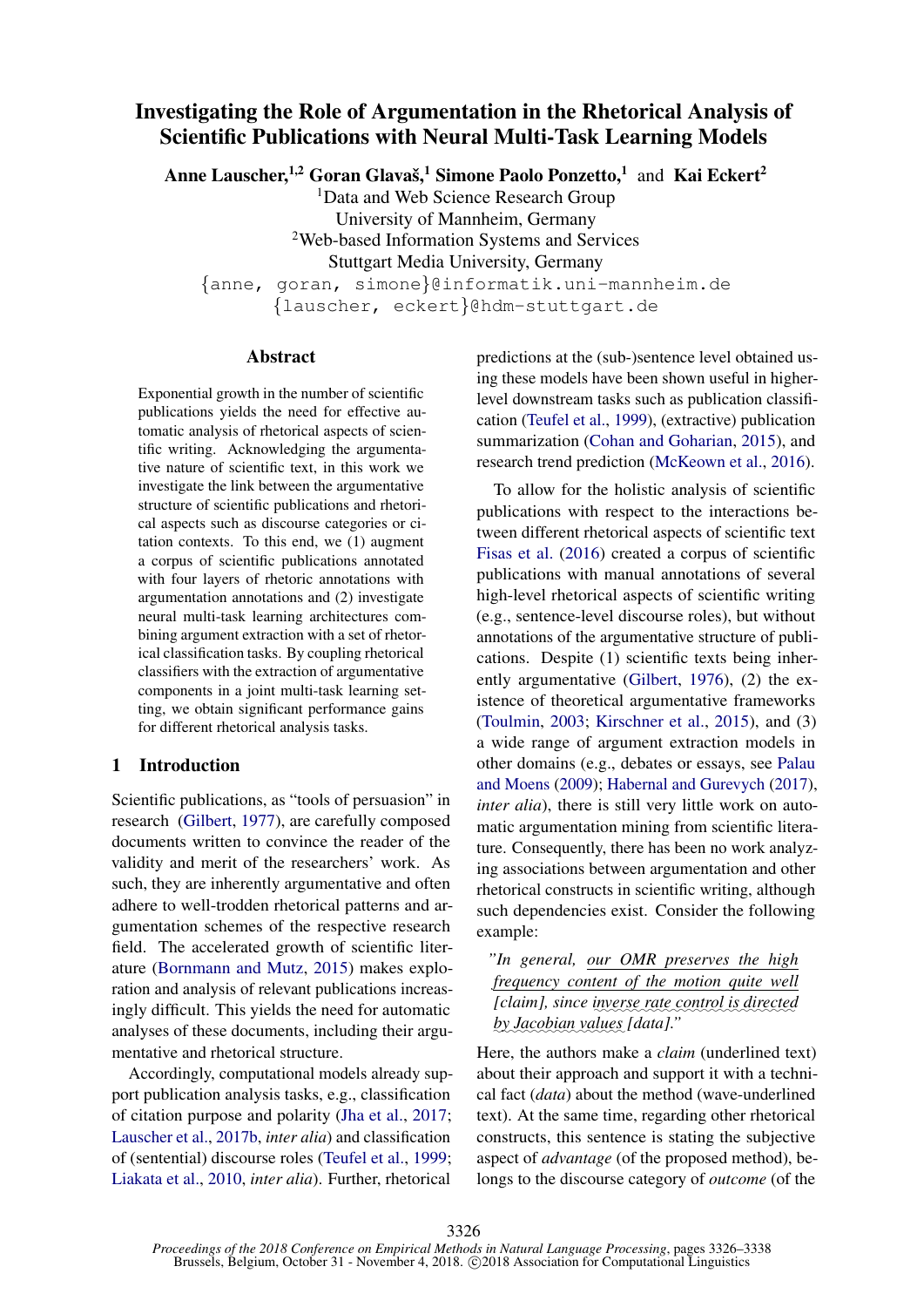authors' work), and may be considered *relevant* for the (extractive) summary of the publication. We argue that these rhetorical dimensions are interconnected and that fine-grained argumentation underpins other rhetorical layers in scientific text. For example, sentences stating an *advantage* of a method are likely to be argumentative and may contain *claims* that should be included in the summary.

Assuming that argumentation guides rhetorics in scientific text, we investigate neural multi-task learning (MTL) models which couple argument extraction with several other rhetorical analysis tasks. To this end, we augment the existing corpus of scientific publications [\(Fisas et al.,](#page-9-3) [2016\)](#page-9-3), containing several layers of rhetorical annotations, with an additional layer of argumentative components and relations. We then explore two neural MTL architectures based on shared recurrent encoders, intrasentence attention, and private task-specific classifiers and couple the neural architectures with a joint MTL objective with uncertainty-based weighting of task-specific losses [\(Kendall et al.,](#page-10-6) [2018\)](#page-10-6). We validate our approach by testing that it outperforms traditional machine learning models in single-task settings. We finally show that coupling rhetorical analysis tasks with argument extraction using MTL models significantly improves the results for the rhetorical analysis tasks.

Contributions. We create the first corpus of scientific publications in English annotated with finegrained argumentative structures and carry out the first study on dependencies between different rhetorical dimensions in scientific writing. Using MTL models, we show that argumentation informs other rhetorical analysis tasks. Finally, in the context of MTL research, our results indicate that the dynamic uncertainty-based loss weighting [\(Kendall](#page-10-6) [et al.,](#page-10-6) [2018\)](#page-10-6) is beneficial for high-level natural language processing tasks.

# 2 Related Work

We provide an overview of  $(1)$  studies analyzing rhetorical aspects in scientific publications and (2) a large body of work on argumentation mining.

# 2.1 Rhetorical Analysis of Scientific Texts

Previous work has analyzed a number of rhetorical aspects of scientific publications. [Teufel et al.](#page-11-0) [\(1999,](#page-11-0) [2009\)](#page-11-3) analyzed the discourse structure of scientific publications. They annotated sentences with discourse categories named *argumentative zones*.

[Liakata et al.](#page-10-2) [\(2010\)](#page-10-2) proposed a more general discourse scheme dubbed *core scientific concepts* and in subsequent work [\(Liakata et al.,](#page-10-7) [2012\)](#page-10-7) trained a conditional random fields (CRF) model to assign discourse labels to text spans. Several authors focused on tasks relating to citations: extraction of citation context (e.g., [Abu-Jbara et al.,](#page-9-5) [2013;](#page-9-5) [Jha et al.,](#page-10-0) [2017\)](#page-10-0), classification of citation polarity (e.g., [Athar,](#page-9-6) [2011\)](#page-9-6) and purpose (e.g., [Teufel et al.,](#page-11-4) [2006;](#page-11-4) Jochim and Schütze,  $2012$ ), and the automatic detection of referenced parts of the cited publication [\(Jaidka et al.,](#page-10-9) [2017\)](#page-10-9). Both discourse and citation information have been exploited for summarizing scientific publications [\(Cohan and Go](#page-9-2)[harian,](#page-9-2) [2015;](#page-9-2) [Teufel and Moens,](#page-11-5) [2002;](#page-11-5) [Abu-Jbara](#page-9-7) [and Radev,](#page-9-7) [2011;](#page-9-7) [Chen and Zhuge,](#page-9-8) [2014;](#page-9-8) [Lauscher](#page-10-10) [et al.,](#page-10-10) [2017a\)](#page-10-10). Intuitively, citation contexts may contain information relevant to the summary. Similarly, summaries commonly contain sentences with diversified discourse properties.

[Fisas et al.](#page-9-3) [\(2016\)](#page-9-3) provided different layers of rhetorical annotations on the same corpus of scientific text.Their Dr. Inventor Corpus is annotated with a combination of existing discourse annotation schemes [\(Teufel et al.,](#page-11-3) [2009;](#page-11-3) [Liakata et al.,](#page-10-2) [2010\)](#page-10-2) and citation-based annotations. Despite the argumentative nature of scientific texts, the Dr. Inventor Corpus contains no annotations of argumentative components such as claims. Several computational studies followed, addressing the rhetorical tasks corresponding to the layers of the Dr. Inventor Corpus [\(Ronzano and Saggion,](#page-11-6) [2015,](#page-11-6) [2016;](#page-11-7) [Accu](#page-9-9)[osto et al.,](#page-9-9) [2017\)](#page-9-9), but none of them investigated dependencies between different tasks.

The work of [Kirschner et al.](#page-10-4) [\(2015\)](#page-10-4) is the closest to ours, since they also annotated scientific publications with fine-grained argumentation. However, their corpus is in German and contains no annotations of other rhetorical dimensions. Moreover, their corpus is significantly smaller than the Dr. Inventor Corpus [\(Fisas et al.,](#page-9-3) [2016\)](#page-9-3). In contrast, we augment the Dr. Inventor Corpus with an argumentation layer, effectively allowing for combinations of argumentation extraction and other rhetorical analysis tasks in MTL settings.

# 2.2 Argumentation Mining

Argumentation mining (AM) refers to extracting (and ideally understanding) arguments from natural language text [\(Lippi and Torroni,](#page-10-11) [2015,](#page-10-11) [2016\)](#page-10-12) and includes tasks like argument detection [\(Palau](#page-11-2)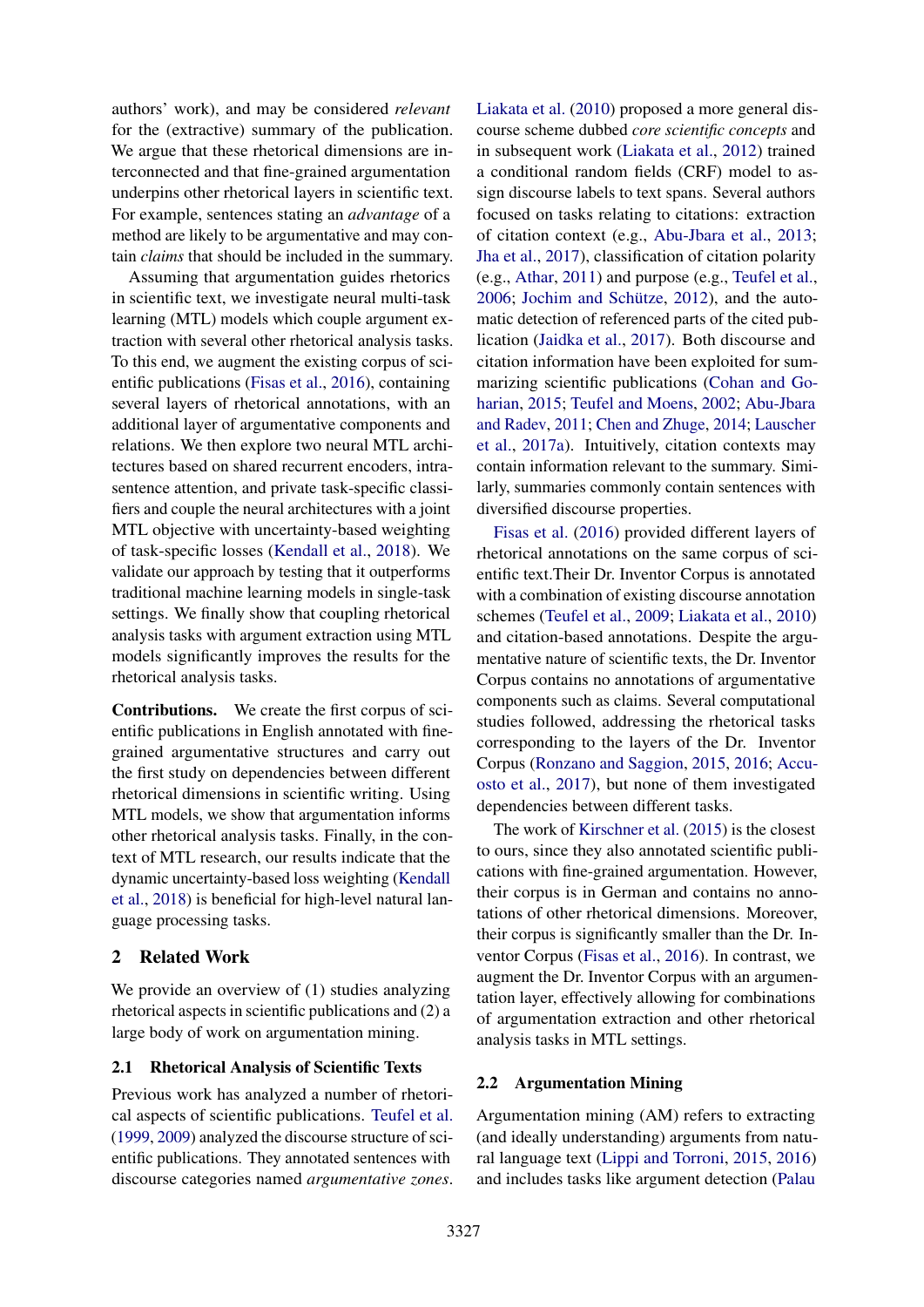[and Moens,](#page-11-2) [2009\)](#page-11-2), argument component identification [\(Daxenberger et al.,](#page-9-10) [2017\)](#page-9-10), and argument rela-tion classification (Boltužić and Šnajder, [2014\)](#page-9-11). In their pioneering work on automatic AM, [Palau and](#page-11-2) [Moens](#page-11-2) [\(2009\)](#page-11-2) discriminated argumentative from non-argumentative sentences and proposed a rulebased approach for extracting argumentative structures in documents. [Habernal and Gurevych](#page-10-13) [\(2016,](#page-10-13) [2017\)](#page-10-5) extracted argumentative components from online discussions. They framed the argumentative component extraction as a sequence labeling task and applied structured SVMs as a learning model.

Recent work started exploiting dependencies between AM tasks using global optimization [\(Peld](#page-11-8)[szus and Stede,](#page-11-8) [2015;](#page-11-8) [Persing and Ng,](#page-11-9) [2016;](#page-11-9) [Stab](#page-11-10) [et al.,](#page-11-10) [2014\)](#page-11-10) and MTL models [\(Eger et al.,](#page-9-12) [2017;](#page-9-12) [Niculae et al.,](#page-10-14) [2017\)](#page-10-14). [Peldszus and Stede](#page-11-8) [\(2015\)](#page-11-8) used decoding based on minimum spanning trees to jointly predict argumentative segments and their types as well as argumentative relations, to generate an argumentation graph from text. [Persing and](#page-11-9) [Ng](#page-11-9) [\(2016\)](#page-11-9) and [Stab and Gurevych](#page-11-11) [\(2017\)](#page-11-11) similarly produced argumentative structures by globally optimizing local predictions of argumentative components and relations. [Potash et al.](#page-11-12) [\(2017\)](#page-11-12) proposed a neural architecture based on a pointer network for jointly predicting types of argumentative components and identifying argumentative relations. In a similar effort, [Eger et al.](#page-9-12) [\(2017\)](#page-9-12) combined the AM tasks using the MTL framework of [Søgaard](#page-11-13) [and Goldberg](#page-11-13) [\(2016\)](#page-11-13). Remedying for data sparsity, [Schulz et al.](#page-11-14) [\(2018\)](#page-11-14) treated different argumentation formalisms as different tasks and combined respective extraction tasks and datasets in a MTL setting. In contrast to these efforts that combine several AM subtasks or formalisms with joint optimization and MTL models, in this work we examine the dependencies between argumentative components and other rhetorical aspects of scientific writing.

# 3 Data Annotation

We first briefly describe the Dr. Inventor Corpus [\(Fisas et al.,](#page-9-3) [2016\)](#page-9-3), which we augment with argumentative annotations. We then explain in more detail our argumentation annotation scheme and the annotation process.

#### 3.1 Dr. Inventor Corpus

We chose the Dr. Inventor Corpus [\(Fisas et al.,](#page-9-13) [2015,](#page-9-13) [2016\)](#page-9-3) as a starting point for two reasons. First, containing 40 publications with a total of

<span id="page-2-0"></span>

| <b>Annotation Layer</b> | Labels                | $\%$           |
|-------------------------|-----------------------|----------------|
|                         | <b>Background</b>     | 20             |
| Discourse Role          | Challenge             | 5              |
|                         | Approach              | 57             |
|                         | <i><u>Outcome</u></i> | 16             |
|                         | <b>Future Work</b>    | $\mathfrak{D}$ |
|                         | Criticism             | 23             |
|                         | Comparison            | 9              |
| <b>Citation Purpose</b> | Use                   | 11             |
|                         | Substantiation        | 1              |
|                         | <b>Basis</b>          | 5              |
|                         | <b>Neutral</b>        | 53             |
|                         | Advantage             | 33             |
|                         | Disadvantage          | 16             |
|                         | $Adv$ -Disadv         | 3              |
| Subjective Aspect       | Disadv.-Adv.          | 1              |
|                         | Novelty               | 13             |
|                         | Common Practice       | 32             |
|                         | Limitation            | 2              |
|                         | Totally irrelevant    | 66             |
|                         | Should not appear     | 6              |
| Summarization Relevance | May appear            | 14             |
|                         | Relevant              | 6              |
|                         | Very relevant         | 8              |

Table 1: Annotation layers of the Dr. Inventor Corpus [\(Fisas et al.,](#page-9-3) [2016\)](#page-9-3) with label distributions .

10, 789 sentences, it is one of the largest corpora of scientific text manually labeled with rhetorical information. Secondly, it contains *four* different layers of rhetorical annotations: (1) a *discourse* layer, specifying discourse roles of sentences, (2) a *citation context* layer, specifying the textual context of citations, (3) a layer with *subjective aspect* categories assigned to sentences, and (4) a *summarization relevance* layer, indicating how relevant sentences are for the summary. The overview of labels for all annotation layers with the distribution of instances across labels is shown in Table [1.](#page-2-0) For more details on the original Dr. Inventor Corpus we refer the reader to [\(Fisas et al.,](#page-9-13) [2015,](#page-9-13) [2016\)](#page-9-3).

#### 3.2 Argumentation Annotation Scheme

We considered several existing argumentation frameworks (e.g., [Anscombre and Ducrot,](#page-9-14) [1983;](#page-9-14) [Walton et al.,](#page-11-15) [2008;](#page-11-15) [Dung,](#page-9-15) [1995,](#page-9-15) *inter alia*) and selected the Toulmin's model [\(Toulmin,](#page-11-1) [2003\)](#page-11-1) as a starting point for our study. We chose the Toulmin's model because: (1) it is a well-established in philosophy as well as in computer science (e.g, [Freeman,](#page-9-16) [1991;](#page-9-16) [Bench-Capon,](#page-9-17) [1998;](#page-9-17) [Verheij,](#page-11-16) [2009,](#page-11-16) *inter alia*) and (2) it contains different types of argumentative components and relations between them into account, which is useful for fine-grained argu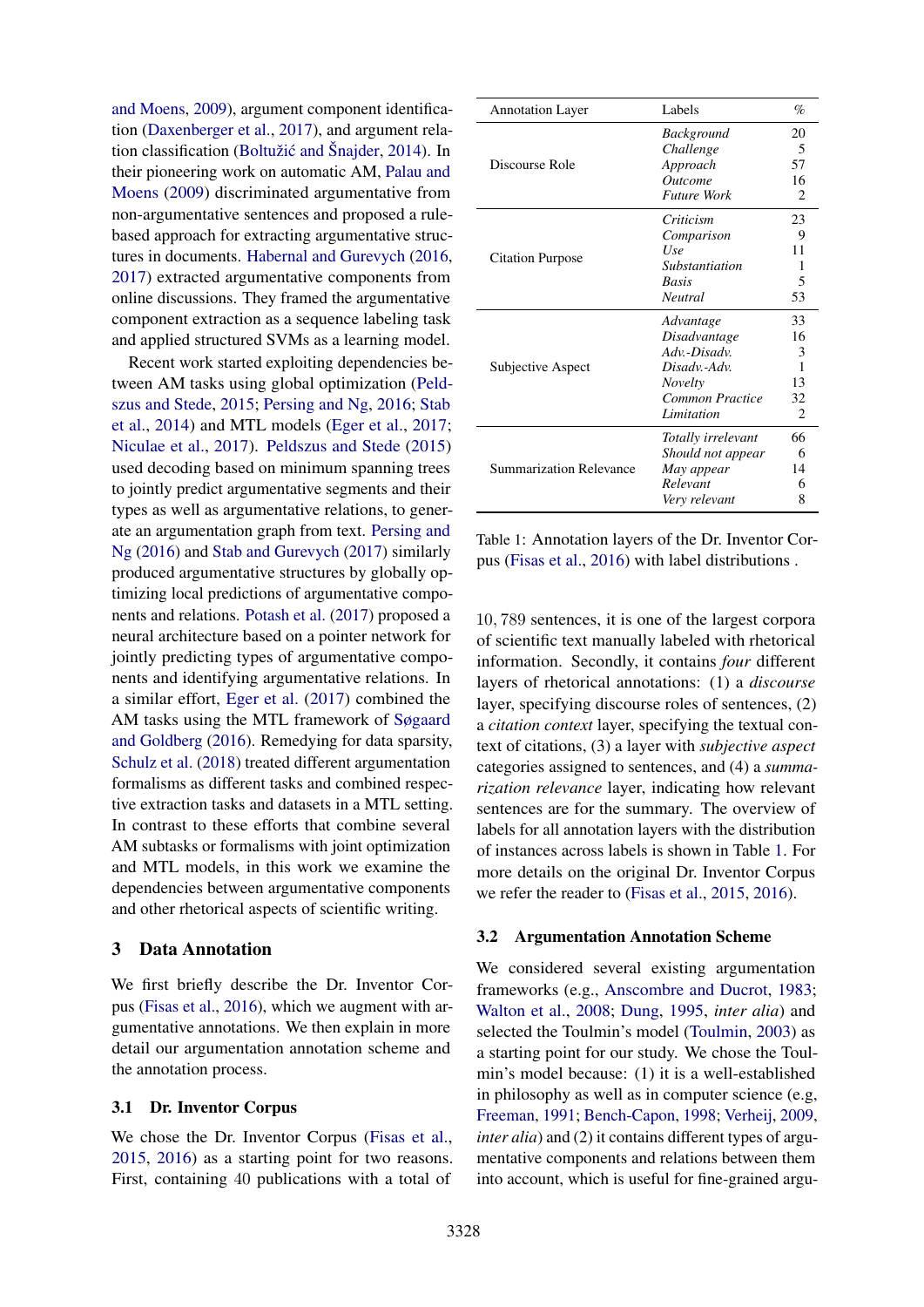mentative analyses.

To test the applicability of the framework for our purposes,we first carried out a small preliminary annotation round with two expert annotators and adjusted the annotation scheme according to their observations.

Argumentative components. We devised an adapted version of the Toulmin model, $<sup>1</sup>$  $<sup>1</sup>$  $<sup>1</sup>$  containing</sup> the following argumentative components:

• *Background claim*: An argumentative statement related to the work of other authors, state-of-theart methods, or common practices;

*"The range of breathtaking realistic 3D models is only limited by the creativity of artists and resolution of devices."*

• *Own claim*: An argumentative statement about own work, covered by the publication itself;

*"Using our method, character authors may use any tool they like to author characters."*

• *Data*: A fact that the authors state as evidence that either supports or contradicts a claim.

*"SSD is widely adopted in games, virtual reality,*  $\alpha$  and other realtime applications due to <u>its</u> ease ✿✿ *of* ✿✿✿✿✿✿✿✿✿✿✿✿✿✿ *implementation and* ✿✿✿ *low*✿✿✿✿ *cost*✿✿✿ *of* ✿✿✿✿✿✿✿✿✿✿ *computing."*

Argumentative components are annotated as arbitrary spans of text (in terms of length, annotated components ranged from a single token to multiple sentences). Annotators were instructed to annotate the shortest possible span of text that completely captures the argumentative component. Thus, we do not bind arguments to sentences, i.e., we allow for fine-grained argumentative components.

Argumentative relations. Authors connect argumentative components in order to form convincing reasoning chains. To allow for the detection of long argumentation chains, we also annotated relations between argumentative components. Following proposals from previous work [\(Dung,](#page-9-15) [1995;](#page-9-15) [Bench-Capon,](#page-9-17) [1998\)](#page-9-17), we distinguish between three relation types:

• *Supports*: indicates that a *claim* component is supported by a data component or another claim. The (assumed) validity of the *supporting* component (data or claim) contributes to the validity of the *supported* claim.

- *Contradicts*: indicates that the validity of a claim decreases with the validity of another argumentative component. If an argumentative component is assumed to be true, the claim it contradicts is assumed to be false, and vice versa.
- *Same claim:* connects different mentions of what is essentially the same claim. It is common to repeat important claims (e.g., the central claim) of the work several times in the publication (*claim coreference*).

Further details about the annotation scheme can be found in the annotation guidelines we provided to our annotators.[2](#page-3-1)

#### 3.3 Annotation Procedure and Results

Annotation process. We hired four annotators for the task, one of whom we considered to be an *expert* annotator<sup>[3](#page-3-2)</sup> and executed the process in two phases. In the first phase, we calibrated the annotators for the task in five iterations, on five publications from the Dr. Inventor Corpus. After all annotators labeled one of the five documents, we met with them, discussed the disagreements, identified erroneous annotations, and, when required, revised the annotation guidelines. At the end of the calibration phase, the annotators re-annotated the five calibration publications and resolved the remaining disagreements by consensus.

In Figure [1](#page-4-0) we show the IAA for both component identification and relation classification, in terms of averaged pairwise  $F_1$  score,<sup>[4](#page-3-3)</sup> after each of the five calibration iterations. It can be seen that the discussions in the calibration phase helped to get a common understanding of the task among the annotators. However, we note that when considering argumentative relations in addition to the components only, the agreement decreases. Apart from the increased complexity compared to the component identification only this is due to the high ambiguity of argumentative structures, which is one of the main challenges in argument mining,

<span id="page-3-0"></span><sup>&</sup>lt;sup>1</sup>We omitted some of Toulmin's component types (e.g., *Backing*) due to very rare occurrence in the corpus.

<span id="page-3-1"></span> $^{2}$ [http://data.dws.informatik.](http://data.dws.informatik.uni-mannheim.de/sci-arg/annotation_guidelines.pdf) [uni-mannheim.de/sci-arg/annotation\\_](http://data.dws.informatik.uni-mannheim.de/sci-arg/annotation_guidelines.pdf) [guidelines.pdf](http://data.dws.informatik.uni-mannheim.de/sci-arg/annotation_guidelines.pdf)

<span id="page-3-2"></span> $3A$  researcher in computer science, albeit not in computer graphics, which is the domain of the corpus.

<span id="page-3-3"></span><sup>&</sup>lt;sup>4</sup>We measured the agreement in terms of the  $F_1$  measure because (1) it is straight-forward to compute, (2) it is directly interpretable, and (3) it can account for spans of varying length, allowing for computing relaxed agreements in terms of partial overlaps, and (4) the chance-corrected measures, e.g., Cohen's Kappa, approach  $F_1$ -measure when the number of negative instances grows [\(Hripcsak and Rothschild,](#page-10-15) [2005\)](#page-10-15).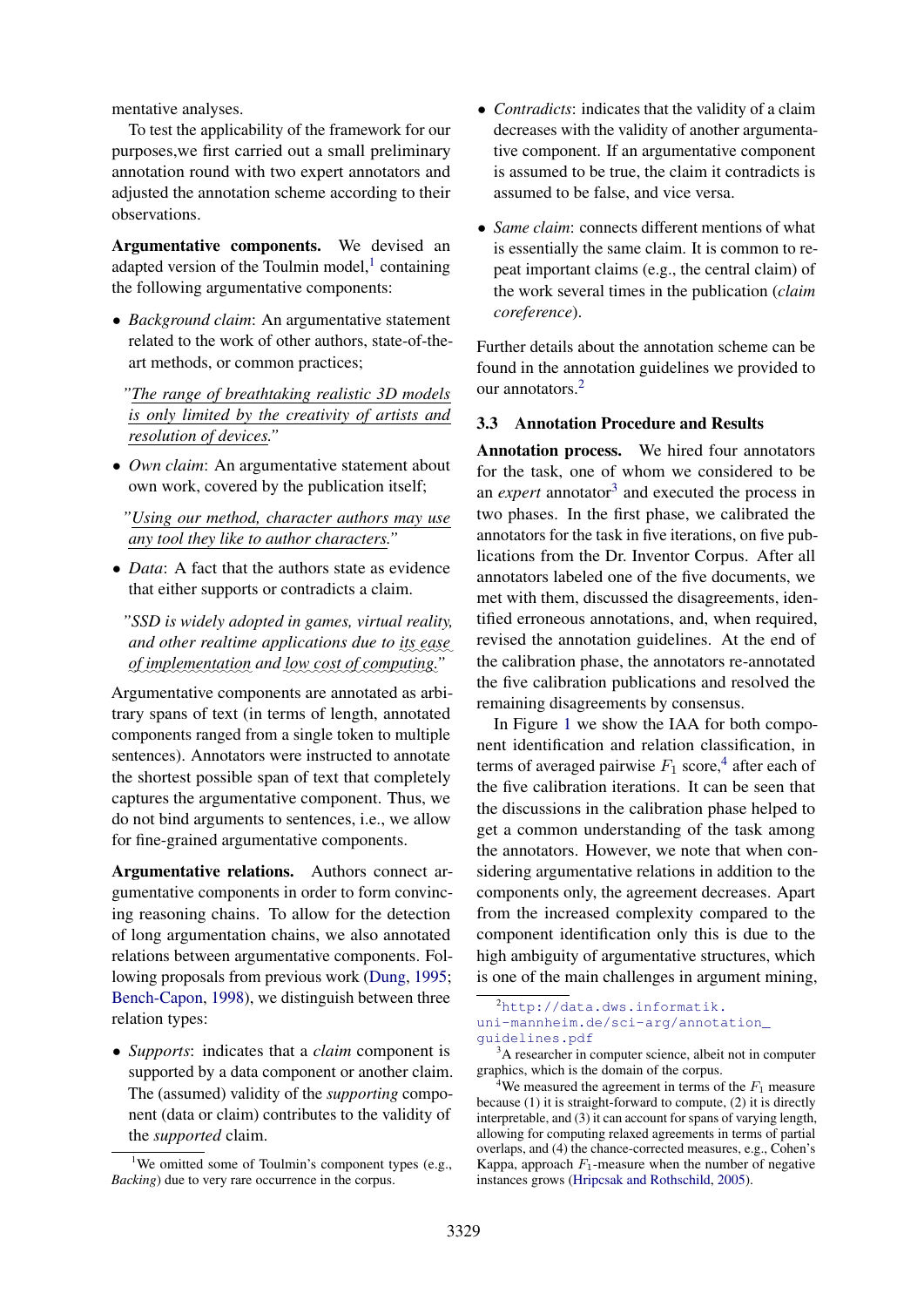<span id="page-4-0"></span>

Figure 1: IAA evolution over calibration phases (*blue* for argumentative components; *green* for relations). We report both *strict* (annotated components match in span and type; relations match in type and components at both ends match strictly) and *relaxed* agreement scores (components match in type and overlap in span; relations match in type and their components at both ends match according to the relaxed criterion).

as suggested by [Stab et al.](#page-11-10) [\(2014\)](#page-11-10). Moreover, disagreements in the argumentative component identification are propagated and cause disagreements in relation annotations, since relation annotations match only when the agreement criterion for the components at both ends is met. Interestingly, the average agreement of our *expert* annotator with *non-expert* annotators was similar to the average agreement between non-expert annotators. This is encouraging, because it suggests that annotating argumentative structures in scientific text does not require expert knowledge of the domain. In the second phase, we evenly split the remaining 35 documents of the Dr. Inventor Corpus among the four annotators, without any overlaps.

The augmented corpus. We make the Dr. Inventor Corpus augmented with argumentation annotations (together with the annotation guidelines) publicly available.[5](#page-4-1) The final corpus contains 12, 289 annotations of argumentative components and 6, 530 relation annotations. We show the distributions of labels in Table [2.](#page-4-2)

The number of *own claims* doubles the number of *background claims*. This is not surprising considering that the Dr. Inventor Corpus contains only original research articles (i.e., no survey nor

<span id="page-4-2"></span>

| Category  | Label             | Occurrences | $\%$ |
|-----------|-------------------|-------------|------|
| Component | Background claim  | 2,751       | 22.4 |
|           | Own claim         | 5,445       | 44.3 |
|           | Data              | 4.093       | 33.3 |
| Relation  | Supports          | 5.790       | 88.7 |
|           | Contradicts       | 696         | 10.7 |
|           | Semantically same | 44          | 07   |

Table 2: Distributions of labels of argumentative components and relations in the corpus.

<span id="page-4-3"></span>

|           | AC   | DR   | SА   | SR   |
|-----------|------|------|------|------|
| AC        |      |      |      |      |
| DR.       | 0.22 |      |      |      |
| <b>SA</b> | 0.08 | 0.11 |      |      |
| <b>SR</b> | 0.04 | 0.10 | 0.13 |      |
| CC        | 0.18 | 0.10 | 0.04 | 0.01 |

Table 3: Normalized mutual information between the label sets of the annotation layers indicating argument components (AC), discourse roles (DR), subjective aspects (SA), and citation contexts (CC) in the extended Dr. Inventor Corpus.

position articles), in which authors primarily emphasize the contributions of their own work. There are two main reasons for having a smaller number of *data* components compared to *claims*. On one hand, there are longer argumentative chains in which claims are supported by other claims (*i.e.*, only the first claim is supported by the data component). On the other hand, there is also a nonnegligible amount of standalone (i.e., unsupported and unchallenged) claims, implied also by having less annotated relations than claims.

To obtain an initial insight on the interrelations between the different rhetorical aspects in scientific writing, we conduct an information-theoretic analysis and assess the amount of information shared among the annotation layers by computing the normalized mutual information [\(Strehl and Ghosh,](#page-11-17) [2003\)](#page-11-17). Normalized mutual information is a variant of mutual information, which has been shown to correlate with the gains that can be obtained in multi-task learning settings [\(Bjerva,](#page-9-18) [2017\)](#page-9-18). The results can be seen in Table [3.](#page-4-3) The strongest link is observed between argument components and discourse roles, followed by argument components and citation contexts.

<span id="page-4-1"></span><sup>5</sup>[http://data.dws.informatik.](http://data.dws.informatik.uni-mannheim.de/sci-arg/compiled_corpus.zip)

[uni-mannheim.de/sci-arg/compiled\\_corpus.](http://data.dws.informatik.uni-mannheim.de/sci-arg/compiled_corpus.zip) [zip](http://data.dws.informatik.uni-mannheim.de/sci-arg/compiled_corpus.zip)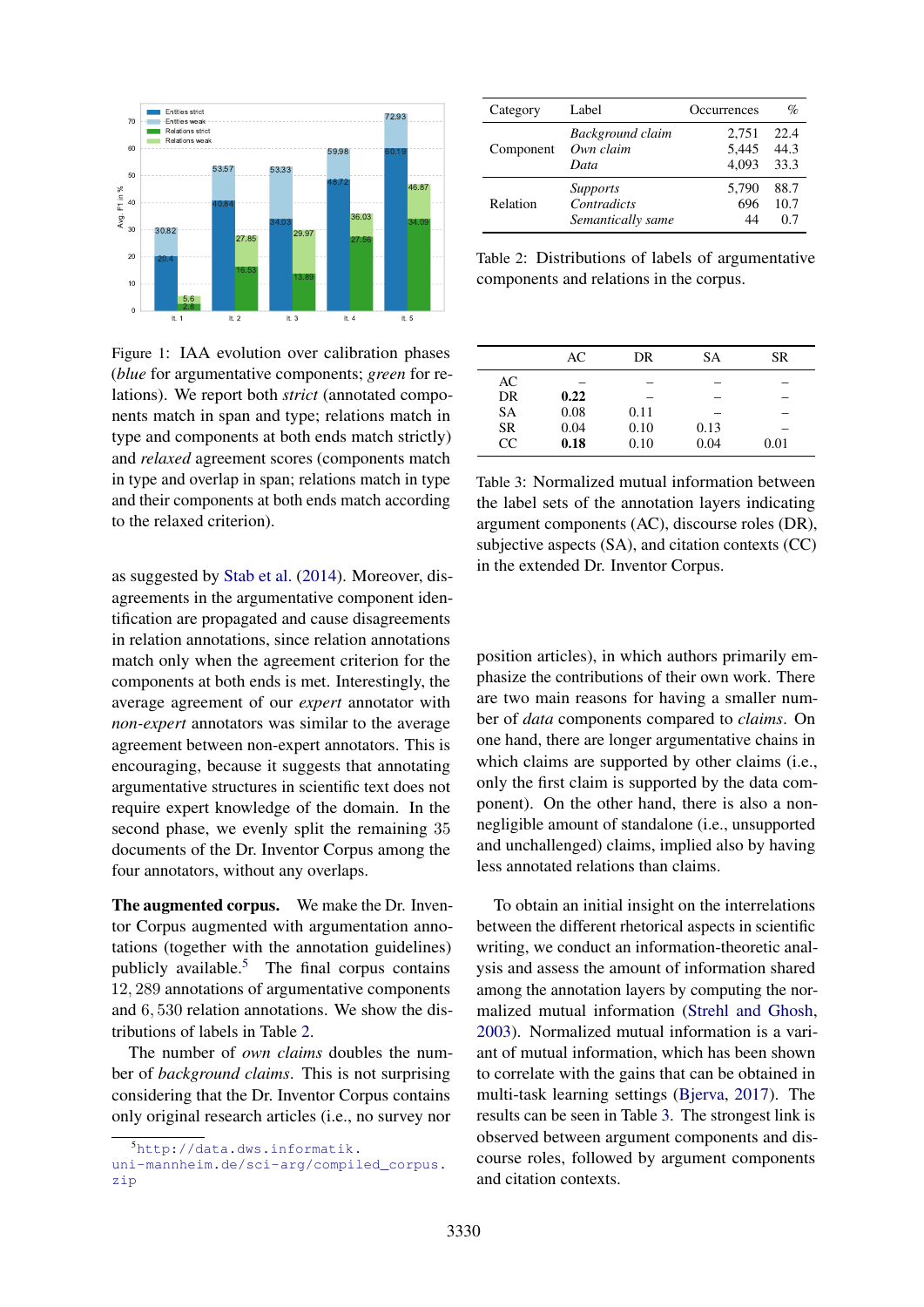# 4 Multi-task Learning for Rhetorical Analysis of Scientific Writing

We next exploit the augmented corpus to exploit the dependencies between argumentation and other rhetorical dimensions. To this end, we adopt neural MTL as a methodological framework.

# 4.1 Tasks

The following are the rhetorical analysis and argument extraction tasks we investigate.

Argumentative Component Identification (ACI). The task is to extract and classify argumentative components. We frame ACI as a token-level sequence labeling task: given a sequence of tokens  $x = (x_1, ..., x_n)$  of length  $n$ , the task is to assign a sequence of tags  $y_{aci} = (y_1, ..., y_n), y_i \in Y_{aci}$ . The tagset  $Y_{aci}$ contains seven token-level tags, obtained by combining the standard B-I-O annotation scheme with three types of argumentative components: *Own claim*, *Background claim*, and *Data*.

Discourse Role Classification (DRC). The multi-class classification task in which each sentence needs to be assigned one out of the set of discourse roles  $Y_{\text{drc}} = \{ \text{Background}, \text{Unspecified}, \text{]}$ *Challenge*, *FutureWork*, *Approach*, *Outcome*}.

Citation Context Identification (CCI). The task is to identify the span of the publication text that introduces or explains a reference. It is also a token-level sequence-labeling task – a sequence of tags  $y_{cci} = (y_1, ..., y_n)$  with  $y_i \in Y_{cci}$  ${B_{CC}, I_{CC}, O}$  is assigned to a sequence of tokens  $x = (x_1, ..., x_n)$ .

Subjective Aspect Classification (SAC). Another sentence-level classification task in which each sentence is assigned one of the subjective aspect labels,  $Y_{sac}$  = {*None*, *Limitation*, *Advantage*, *Disadvantage-Advantage*, *Disadvantage*, *Common Practice*, *Novelty*, *Advantage-Disadvantage*}.

Summary Relevance Classification (SRC). The task is to predict the relevance of a sentence for the (extractive) summary of the publication. Each sentence needs to be assigned one of the labels Ysrc = {*Very relevant*, *Relevant*, *May appear*, *Should not appear*, *Totally irrelevant*}.

ACI and CCI are token-level sequence labeling tasks. The remaining three tasks can be cast as

either (1) plain sentence classification tasks or (2) sentence-level sequence labeling tasks (assuming that there are regularities in sequences of sentencelevel labels that can be captured). We propose one MTL architecture for each of the two possibilities.

# 4.2 Multi-Task Learning Models

We propose two different MTL architectures for the rhetorical and argumentative analysis of scientific publications. The *Simple model* treats sentencelevel tasks (DRC, SAC, and SRC) as plain classification tasks (i.e., the prediction for each sentence ignores the content and labels of other, neighboring sentences). The *Hierarchical model* addresses sentence-level tasks as sequence labeling tasks. This model can be seen as a hierarchical sequence labeling model, in which the sentence-level recurrent network is stacked on top of the token-level sequence labeling network. Both architectures are illustrated in Figure [2.](#page-6-0)

**Token-level Predictions.** Given a sentence  $s_i$  =  $(x_{i1},...,x_{in})$  out of a sequence of sentences  $d =$  $(s_1, ..., s_m)$  we first retrieve the pre-trained embedding vector for each token  $x_{ij}$ . We then obtain context-aware token representations  $h_{ij}$  by applying a bidirectional recurrent network with long short-term memory cells [\(Hochreiter and Schmid](#page-10-16)[huber,](#page-10-16) [1997\)](#page-10-16) on the sequence of pre-trained word embeddings:

$$
h_{ij} = \left[\overrightarrow{LSTM}(x_{i1}, \ldots, x_{ij}); \overleftarrow{LSTM}(x_{in}, \ldots, x_{ij})\right]. \quad (1)
$$

This token-level Bi-LSTM encoder is shared between the tasks combined by the MTL models. Next, we define a separate classifier for each of the token-level (TL) tasks (i.e., ACI and CCI) and feed the contextualized token representations  $h_{ij}$  to these classifiers. Each of the classifiers is defined as a feed-forward network with a single hidden layer. The label probability distribution is obtained by applying the *softmax* function on its output.

$$
y_{ijt} = \text{softmax}(W_t h_{ij} + b_t), \qquad (2)
$$

where  $W_t \in \mathbb{R}^{2K \times |Y_t|}$  and  $b_t \in \mathbb{R}^{|Y_t|}$  are the taskspecific classification parameters for the task  $t$ , with K being the size of the LSTM state and  $|Y_t|$ the number of discrete labels of task t.

Sentence-level Predictions. We learn to aggregate a sentence representation  $s_i$  from contextualized vectors of its tokens,  $h_{ij}$  (produced by the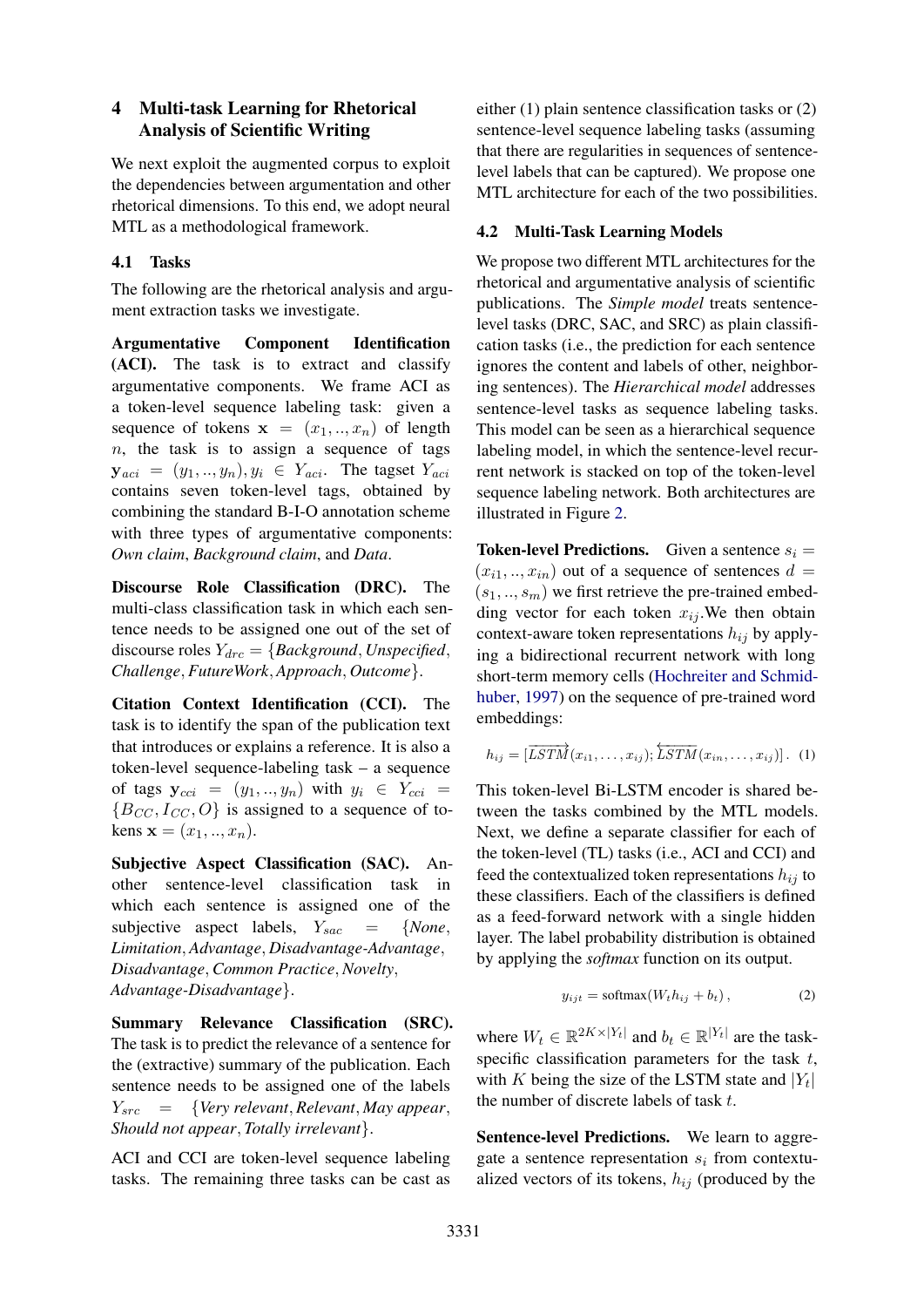<span id="page-6-0"></span>

Figure 2: Neural MTL architectures for rhetorical and argumentative analysis of scientific publications: (a) the *Simple model* addresses sentence-level tasks (DRC, SAC, SRC) as plain classification tasks, whereas (b) the *Hierarchical model* treats sentence-level tasks as sequence labeling tasks. Both models address ACI and CCI as token-level sequence labeling tasks.

token-level Bi-LSTM), using the intra-sentence attention mechanism [\(Yang et al.,](#page-12-0) [2016\)](#page-12-0):

$$
s_i = \sum_j \alpha_{ij} h_{ij} , \qquad (3)
$$

with the weights  $\alpha_i$  computed dynamically as:

$$
\alpha_i = \text{softmax}(U_i u_{att}), \qquad (4)
$$

where  $u_{att}$  is the trainable attention head vector and  $U_i$  is a matrix with non-linearly transformed token representations  $(h_{ij})$  as rows:

$$
U_{ij} = \tanh(W_{att}h_{ij} + b_{att}). \tag{5}
$$

In the *Simple* architecture, sentence representations  $s_i$  are fed directly to the sentence-level taskspecific classifiers, which are also feed-forward networks with a single hidden layer:

$$
y_{it} = \text{softmax}(W_t s_i + b_t). \tag{6}
$$

Within the *Hierarchical* architecture, sentence representations are first contextualized with representations of other sentences via the sentencelevel Bi-LSTM layer (denoted with the function  $Bi-LSTM<sub>S</sub>$ ) and then forwarded to the classifier:

$$
y_{it} = \text{softmax}(W_t \text{Bi-LSTM}_S(s_i) + b_t). \tag{7}
$$

Joint optimization and loss functions. All of the tasks we consider are framed as multi-class classification tasks. Thus, we simply specify all taskspecific losses to be L2-regularized cross-entropy errors. Let  $y_{to}$  be the one-hot ground truth label vector for the prediction instance  $o^6$  $o^6$  of the task t, and let  $y'_{to}$  be the predicted probability distribution over the task labels for the same instance. With  $Y_t$ as the set of labels for task  $t$ , the task-specific loss  $L_t$  is computed as follows:

$$
L_t = \lambda \|\Omega_t\|_2 - \sum_{o} \sum_{k=1}^{|Y_t|} y_{to}^{(k)} \cdot \ln(y_{to}^{\prime(k)}) ,\qquad (8)
$$

where  $\Omega_t$  is the set of model's parameters relevant for the task  $t^7$  $t^7$  and  $\lambda$  is the regularization factor. We train the MTL model jointly on different tasks by defining and minimizing the joint loss function  $L$ that combines task-specific losses  $L_t$ . Instead of using constant weights, we opt for dynamic weighting of task-specific losses during the training process, based on the homoscedastic uncertainty of tasks, as proposed by [Kendall et al.](#page-10-6) [\(2018\)](#page-10-6):

$$
L = \sum_{t} \frac{1}{2\sigma_t^2} L_t + \ln \sigma_t^2, \qquad (9)
$$

where  $\sigma_t$  is the variance of the task-specific loss over training instances, used to quantify the uncertainty of task  $t$ . [Kendall et al.](#page-10-6) [\(2018\)](#page-10-6) show that better MTL results can be obtained by dynamically

<span id="page-6-1"></span><sup>&</sup>lt;sup>6</sup>The prediction instance is a token for ACI and CCI, and a sentence for DRC, SAC, and SRC.

<span id="page-6-2"></span><sup>&</sup>lt;sup>7</sup>The set of relevant parameters differs across tasks: for token-level tasks (e.g., ARI)  $\Omega_t$  denotes token-level Bi-LSTM parameters and the parameters  $W_t$  and  $b_t$  of task t's classifier; for a sentence-level task (e.g., DRC) within the *Hierarchical* architecture,  $\Omega_t$  includes all parameters of both token- and sentence-level Bi-LSTMs, intra-sentence attention parameters, and parameters of the task-specific classifier.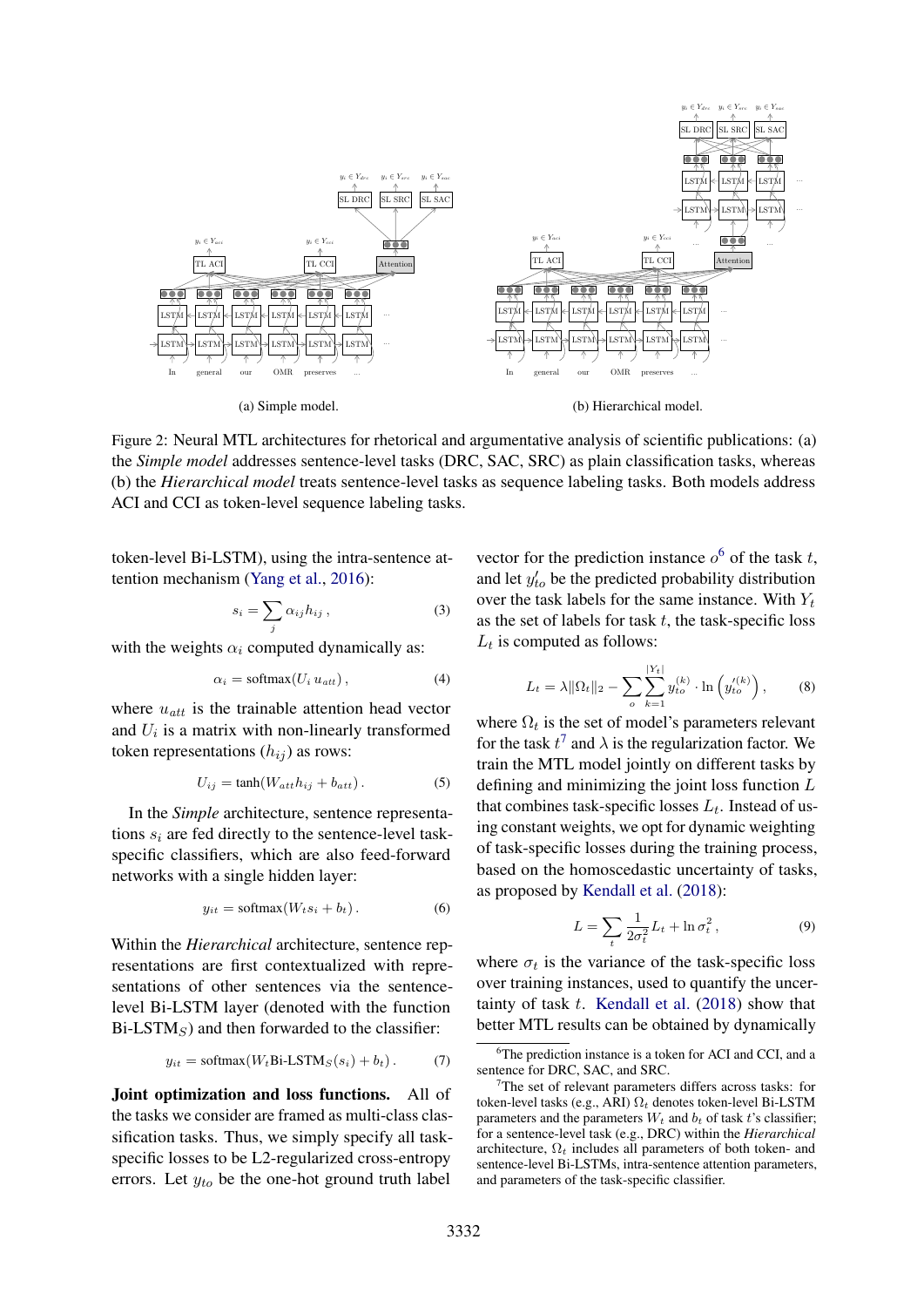assigning less weight to the more uncertain tasks, as opposed to constant task weights throughout the whole training process.

# 5 Evaluation

We run two sets of experiments. First, we evaluate the performance of the *Simple* and the *Hierarchical* neural models on individual tasks (i.e., in singletask learning (STL) scenarios). We then evaluate the impact of the argumentative signal on other dimensions of rhetorical analysis by combining them in joint MTL settings.

# 5.1 Experimental Setup.

We randomly split the corpus on the documentlevel into train (roughly 70%, 28 documents containing 6,697 sentences) and test portions (roughly 30%; 12 documents with 2,874 sentences). We used roughly 20% of the train portion as the validation set for model selection.

Model configuration and training. We ran an initial grid search on the validation set with possible values for the hyperparameters learning rate  $\nu \in \{10^{-4}, 10^{-5}\}, \text{ L2 regularization factor}$  $\lambda \in \{0.001, 0, 0001\}$ , and LSTM states  $K \in$ {64, 128, 256} and found the hyperparameter configuration  $\nu = 10^{-4}$ ,  $\lambda = 0.001$ , and  $K = 128$ to be optimal for the vast majority of the STL and MTL models. In all experiments, we represent tokens with pre-trained 300-dimensional GloVe embeddings [\(Pennington et al.,](#page-11-18) [2014\)](#page-11-18)<sup>[8](#page-7-0)</sup> and optimize the model parameters using the Adam algorithm [\(Kingma and Ba,](#page-10-17) [2015\)](#page-10-17). We initialize all model parameters using Xavier initialization [\(Glo](#page-9-19)[rot and Bengio,](#page-9-19) [2010\)](#page-9-19), train the models in batches of  $N = 16$  sentences and apply early stopping based on the validation set performance.

Baselines. As a type of "sanity check", we first compare the performance of the two neural architectures against traditional supervised machine learning algorithms on each of the tasks separately. For the token-level sequence labeling tasks (ACI and CCI) we use Hidden Markov Models (HMM) and Conditional Random Fields (CRF) [\(Lafferty](#page-10-18) [et al.,](#page-10-18) [2001\)](#page-10-18) as baselines. The HMM works directly on the tokens, while we feed either the lexical representation or the embedding representation of the tokens as features for the CRF. For the sentence clas-

<span id="page-7-1"></span>

|                                         | ACI  |   |                     | CCI                 |     |      |
|-----------------------------------------|------|---|---------------------|---------------------|-----|------|
| Model                                   | P    | R | F                   | P                   | R   | F    |
| <b>HMM</b>                              | 30.8 |   |                     | 17.2 20.8 18.3 13.1 |     | 15.0 |
| $CRF_{period}$                          | 38.8 |   |                     | 29.1 31.7 15.3 17.8 |     | 16.4 |
| $CRF_{embeddings}$                      |      |   | 37.9 23.3 26.1 12.8 |                     | 1.4 | 2.5  |
| Neural: Simple 47.0 44.5 44.7 48.7 43.8 |      |   |                     |                     |     | 46.1 |

Table 4: Single-task results for token-level tasks (macro-averaged  $F_1$  performances).

<span id="page-7-2"></span>

| Model                       | DRC  | SAC. | SRC. |
|-----------------------------|------|------|------|
| $\text{SVM}_{\text{tfidf}}$ | 34.0 | 10.3 | 22.2 |
| $\text{SVM}_{embeddings}$   | 25.7 | 08.5 | 19.3 |
| Neural: Simple              | 44.1 | 20.5 | 31.5 |
| Neural: <i>Hierarchical</i> | 42.6 | 19.1 | 33.2 |

Table 5: Single-task results for sentence-level tasks (macro-averaged  $F_1$  scores).

sification tasks (DRC, SAC, and SRC), we evaluate as baselines (1) the linear Support Vector Machines (SVM) with TF-IDF feature vectors and (2) SVM with RBF kernel and embedding features. In the latter case we obtain a sentence representation by averaging the pre-trained embeddings of sentence words. We tune the hyperparameter values of the SVM by conducting a grid search with possible penality parameter values  $c \in \{0.1, 1.0, 10.0\}$  (linear SVM and SVM with RBF kernel) and the parameter of the radial basis function  $\gamma \in \{0.01, 0.1, 1.0\}$ (SVM with RBF kernel). The possible hyperparameter values for the L1 regularization coefficient  $c1$ and for L2 regularization coefficient  $c2$  of the CRF are  $c1$ ,  $c2 \in \{0.1, 0.2, 0.001, 0.0001\}.$ 

In MTL experiments, we consider the respective task performances from single-task experiments and MTL with a joint loss function with equal weighting of the task losses as baselines.

Single-Task Experiments. We first report the model performances for individual tasks in STL settings. Results for token-level tasks are shown in Table [4,](#page-7-1) whereas Table [5](#page-7-2) displays results for sentence-level tasks. The scores (precision, recall, and  $F_1$  score) are reported as macro-averages over all task labels. Expectedly, our neural architectures substantially outperform the traditional machine learning baselines on all tasks. For the three sentence-level tasks, the *Hierarchical* architecture outperforms the *Simple* model only when classifying sentences by summary relevance (SRC). This result seems intuitive – a *Very relevant* sentence is likely to be surrounded with *Relevant* and *May*

<span id="page-7-0"></span><sup>8</sup>[http://nlp.stanford.edu/data/glove.](http://nlp.stanford.edu/data/glove.840B.300d.zip) [840B.300d.zip](http://nlp.stanford.edu/data/glove.840B.300d.zip).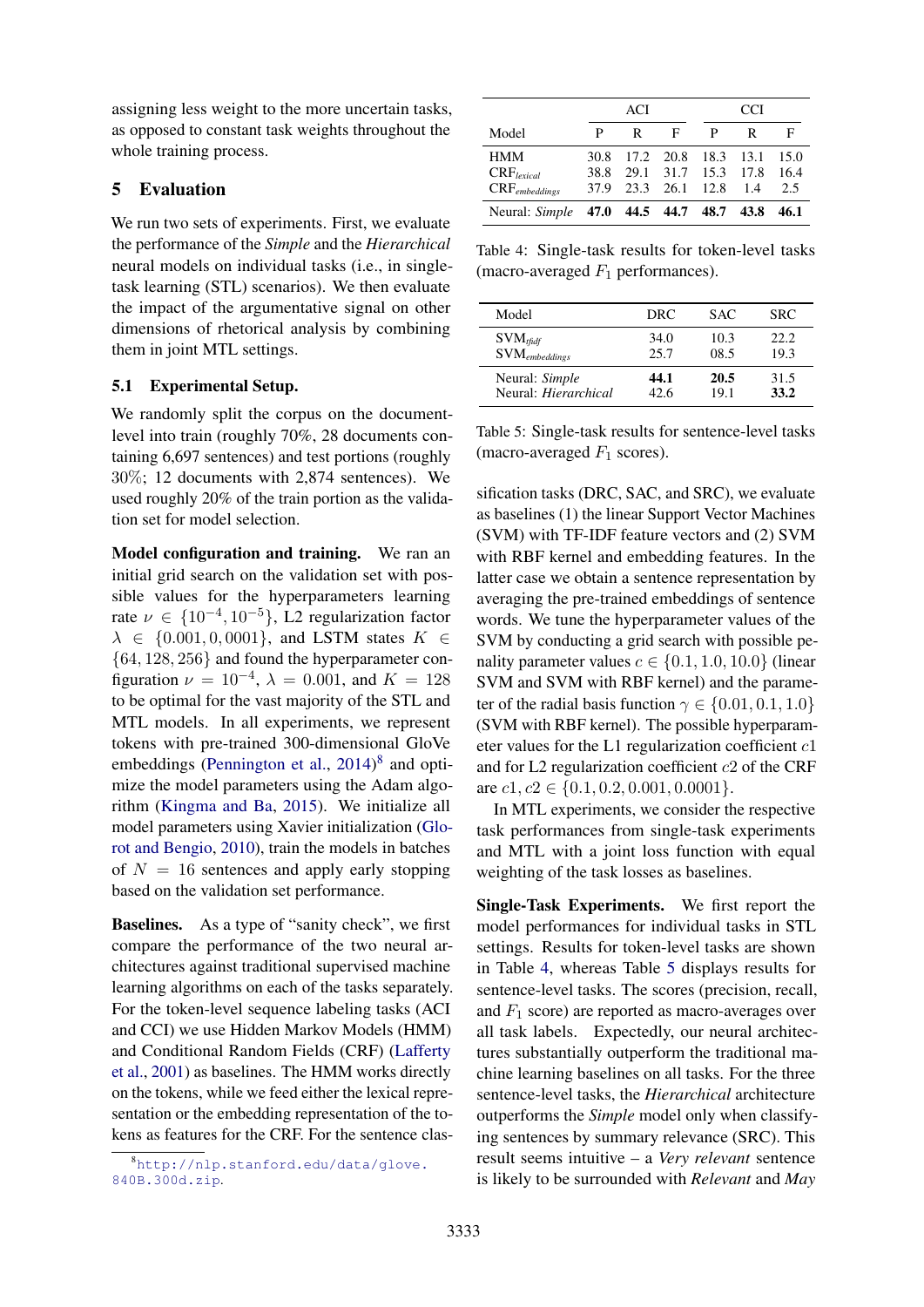<span id="page-8-1"></span>

| DRC<br><b>SAC</b><br><b>SRC</b><br>CCI                        |  |
|---------------------------------------------------------------|--|
|                                                               |  |
| <b>Single Task</b>                                            |  |
| Simp<br>46.1<br>20.5<br>44.1<br>31.5                          |  |
| Hier<br>42.6<br>19.1<br>33.2                                  |  |
| Multi Task (w. ACI)                                           |  |
| $Simp_{0.5}$ 43.8 (44.2) 43.5 (41.6) 18.0 (42.0) 32.2 (41.9)  |  |
| $Simpuncert$ 49.9 (40.5) 45.2 (38.6) 22.1 (39.4) 34.8 (41.0)  |  |
| 41.6 (42.1) 17.8 (42.9) 30.3 (43.4)<br>$Hier_{0.5}$           |  |
| 43.9 (40.8) 18.9 (41.6) 34.8 (40.8)<br>Hier <sub>uncert</sub> |  |

Table 6: MTL results: rhetorical analysis tasks coupled with argumentative component identification. We report the F1 score macro-averaged over the classes. The scores achieved for ACI are shown in parentheses.<sup>[9](#page-8-0)</sup>

*appear* sentences (and an *Irrelevant* sentence with other *Irrelevant* and *Should not appear* sentences). The fact that we observe no gains from the additional sentence-level Bi-LSTM encoder for the DRC and SAC tasks suggests that the content of the sentence informs its discourse role and subjective aspect much more strongly than neighboring sentences. In other words, the DRC and SAC seem to be more localized classification tasks than SRC.

Multi-Task Learning Results. Our core research question relates to the effect that recognizing fine-grained argumentative components has on other rhetorical analysis tasks. This is why, in our central set of experiments, we evaluate MTL models with homoscedastic uncertainty weighting which combine the ACI (as an auxiliary task) with each of the four other tasks. In each multi-task learning model, the token-level Bi-LSTM encoder is shared between the two tasks. For sentencelevel tasks (DRC, SAC, SRC), we evaluate both the *Simple* and *Hierarchical* architecture. In Table [6](#page-8-1) we show the performance of the MTL models on rhetorical analysis tasks (these can be compared to the respective single-task model performances from Tables 4 and 5.

When coupled in MTL settings with argumentation component identification (ACI) using the joint loss formulation of [Kendall et al.](#page-10-6) [\(2018\)](#page-10-6), the results significantly $10$  improve for all rhetorical analysis tasks and models (except for SAC with the *Hierarchical* model), in comparison with the respective single-task models. However, the performance for the argumentation component identification does

not improve in MTL. In other words, the extraction of fine-grained argumentative components seems to inform higher-level rhetorical analysis tasks, but not vice-versa. This indeed supports the hypothesis that argumentation guides scientific writing and influences rhetorical structure of publications. Furthermore, our results support the findings of [Schulz](#page-11-14) [et al.](#page-11-14) [\(2018\)](#page-11-14) who show that, opposed to initial results of [Alonso and Plank](#page-9-20) [\(2017\)](#page-9-20), MTL can yield performance gains for higher-level semantic tasks.

# 6 Conclusion

Acknowledging the argumentative nature of scientific text, we investigated the role of argumentation in the rhetorical analysis of scientific publications. We first extended an existing corpus annotated with four different layers of rhetorical information with annotations of argumentative components and relations, creating the largest argumentation-labeled corpus of scientific text in English. We explored intuitive neural architectures with recurrent encoders for argument extraction and rhetorical analysis tasks and showed significant improvements over traditional machine learning models. We then coupled argument extraction with different rhetorical analysis tasks in MTL models with dynamic loss weighting and demonstrated that the argumentative signal has a positive impact on high-level rhetorical analysis tasks.

Admittedly, the corpus we used in this work is limited to the domain of computer graphics. Nonetheless, we believe that our findings relating to the argumentative nature of scientific text and links between argumentation and other rhetorical aspects generalize to other domains too. This is also supported by the comparable agreement observed between expert and non-expert annotators.

In the future work, we would like to extend the collection of scientific text to other fields. Next, we intend to explore a wider range of MTL models, especially those involving more than two tasks. Having annotated argumentative relations, we will work on models for their automated identification in scientific publications.

#### Acknowledgments

This research was partly funded by the German Research Foundation (DFG), grant number EC 477/5- 1 (LOC-DB). We thank our four annotators for their dedicated annotation effort and the anonymous reviewers for constructive and insightful comments.

<span id="page-8-0"></span><sup>&</sup>lt;sup>9</sup>In the multi-task settings, the early stopping criterion was based on the auxiliary task score.

<span id="page-8-2"></span><sup>&</sup>lt;sup>10</sup>Differences significant at  $p < 0.05$ , tested using the nonparametric stratified shuffling test [\(Yeh,](#page-12-1) [2000\)](#page-12-1).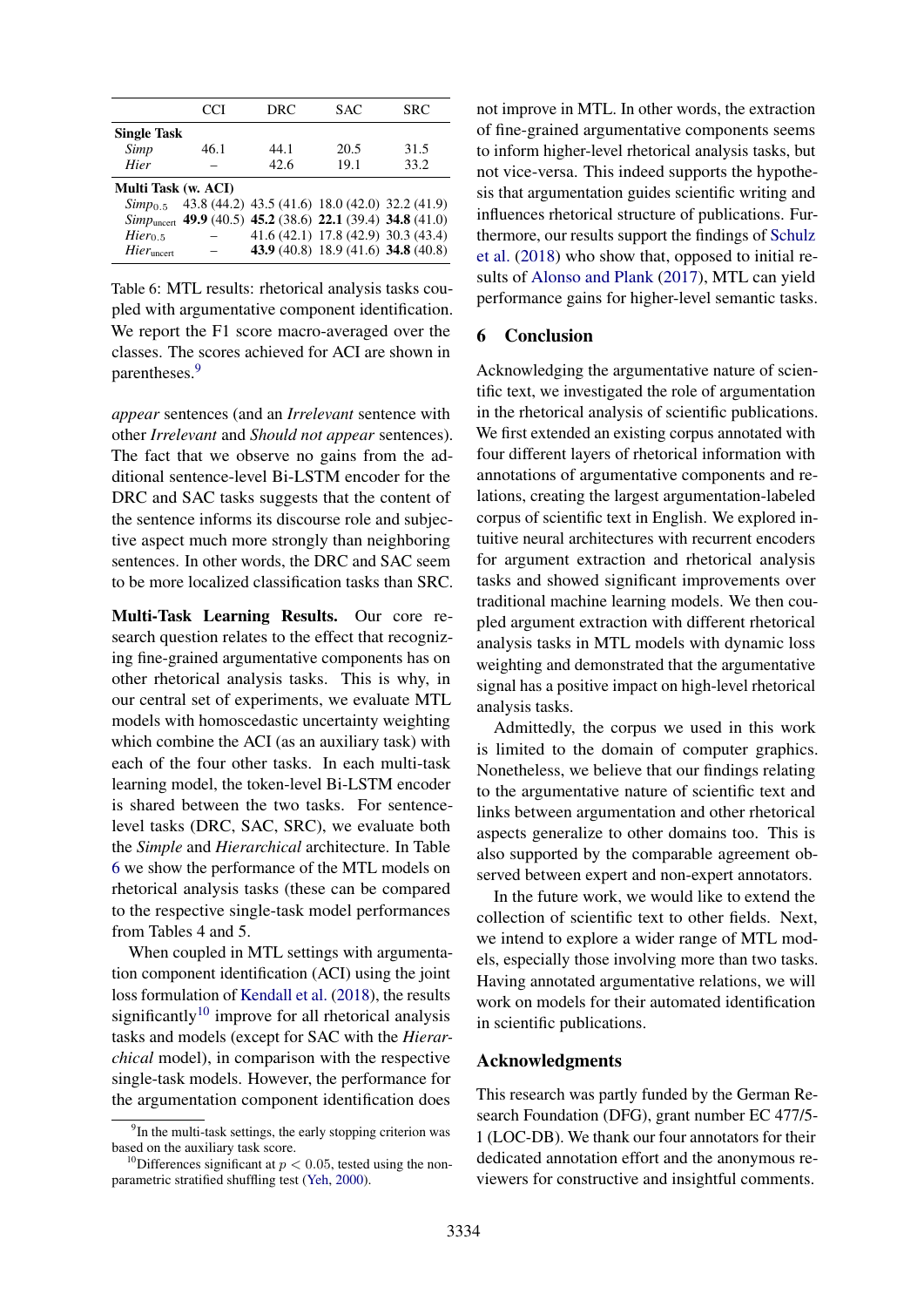#### References

- <span id="page-9-5"></span>Amjad Abu-Jbara, Jefferson Ezra, and Dragomir Radev. 2013. Purpose and polarity of citation: Towards nlp-based bibliometrics. In *Proceedings of the 2013 Conference of the North American Chapter of the Association for Computational Linguistics: Human Language Technologies*, pages 596–606, Atlanta, Georgia. Association for Computational Linguistics.
- <span id="page-9-7"></span>Amjad Abu-Jbara and Dragomir Radev. 2011. Coherent citation-based summarization of scientific papers. In *Proceedings of the 49th Annual Meeting of the Association for Computational Linguistics: Human Language Technologies: Volume 1*, pages 500– 509, Portland, OR, USA. Association for Computational Linguistics.
- <span id="page-9-9"></span>Pablo Accuosto, Francesco Ronzano, Daniel Ferrés, and Horacio Saggion. 2017. Multi-level mining and visualization of scientific text collections: Exploring a bi-lingual scientific repository. In *Proceedings of the 6th International Workshop on Mining Scientific Publications*, pages 9–16, Toronto, ON, Canada. Association for Computing Machinery.
- <span id="page-9-20"></span>Héctor Martínez Alonso and Barbara Plank. 2017. When is multitask learning effective? Semantic sequence prediction under varying data conditions. In *Proceedings of the 15th Conference of the European Chapter of the Association for Computational Linguistics: Volume 1, Long Papers*, pages 44–53, Valencia, Spain. Association for Computational Linguistics.
- <span id="page-9-14"></span>Jean-Claude Anscombre and Oswald Ducrot. 1983. *L'argumentation Dans La Langue*. Editions Mardaga.
- <span id="page-9-6"></span>Awais Athar. 2011. Sentiment analysis of citations using sentence structure-based features. In *Proceedings of the ACL 2011 Student Session*, pages 81–87, Portland, OR, USA. Association for Computational Linguistics.
- <span id="page-9-17"></span>Trevor JM Bench-Capon. 1998. Specification and implementation of toulmin dialogue game. In *Proceedings of the 11th Conference on Legal Knowledge Based Systems*, pages 5–20, Groningen, Netherlands. Foundation for Legal Knowledge Based Systems.
- <span id="page-9-18"></span>Johannes Bjerva. 2017. Will my auxiliary tagging task help? estimating auxiliary tasks effectivity in multi-task learning. In *Proceedings of the 21st Nordic Conference on Computational Linguistics*, pages 216–220, Gothenburg, Sweden. Association for Computational Linguistics.
- <span id="page-9-11"></span>Filip Boltužić and Jan Šnajder. 2014. Back up your stance: Recognizing arguments in online discussions. In *Proceedings of the 1st Workshop on Argumentation Mining*, pages 49–58, Baltimore, MD, USA. Association for Computational Linguistics.
- <span id="page-9-1"></span>Lutz Bornmann and Rüdiger Mutz. 2015. Growth rates of modern science: A bibliometric analysis based

on the number of publications and cited references. *Journal of the Association for Information Science and Technology*, 66(11):2215–2222.

- <span id="page-9-8"></span>Jingqiang Chen and Hai Zhuge. 2014. Summarization of scientific documents by detecting common facts in citations. *Future Generation Computer Systems*, 32:246–252.
- <span id="page-9-2"></span>Arman Cohan and Nazli Goharian. 2015. Scientific article summarization using citation-context and article's discourse structure. In *Proceedings of the 2015 Conference on Empirical Methods in Natural Language Processing*, pages 390–400, Lisbon, Portugal. Association for Computational Linguistics.
- <span id="page-9-10"></span>Johannes Daxenberger, Steffen Eger, Ivan Habernal, Christian Stab, and Iryna Gurevych. 2017. What is the essence of a claim? Cross-domain claim identification. In *Proceedings of the 2017 Conference on Empirical Methods in Natural Language Processing*, pages 2055–2066, Copenhagen, Denmark. Association for Computational Linguistics.
- <span id="page-9-15"></span>Phan Minh Dung. 1995. On the acceptability of arguments and its fundamental role in nonmonotonic reasoning, logic programming and n-person games. *Artificial Intelligence*, 77(2):321–357.
- <span id="page-9-12"></span>Steffen Eger, Johannes Daxenberger, and Iryna Gurevych. 2017. Neural end-to-end learning for computational argumentation mining. In *Proceedings of the 55th Annual Meeting of the Association for Computational Linguistics: Volume 1, Long Papers*, pages 11–22, Vancouver, Canada. Association for Computational Linguistics.
- <span id="page-9-3"></span>Beatriz Fisas, Francesco Ronzano, and Horacio Saggion. 2016. A multi-layered annotated corpus of scientific papers. In *Proceedings of the International Conference on Language Resources and Eval*uation, pages 3081–3088, Portorož, Slovenia. European Language Resources Association.
- <span id="page-9-13"></span>Beatriz Fisas, Horacio Saggion, and Francesco Ronzano. 2015. On the discoursive structure of computer graphics research papers. In *Proceedings of The 9th Linguistic Annotation Workshop*, pages 42– 51, Denver, CO, USA. Association for Computational Linguistics.
- <span id="page-9-16"></span>James B. Freeman. 1991. Dialectics and the macrostructure of arguments: A theory of argument structure.
- <span id="page-9-4"></span>G Nigel Gilbert. 1976. The transformation of research findings into scientific knowledge. *Social Studies of Science*, 6(3-4):281–306.
- <span id="page-9-0"></span>G Nigel Gilbert. 1977. Referencing as persuasion. *Social Studies of Science*, 7(1):113–122.
- <span id="page-9-19"></span>Xavier Glorot and Yoshua Bengio. 2010. Understanding the difficulty of training deep feedforward neural networks. In *Proceedings of the 13th International Conference on Artificial Intelligence and Statistics*,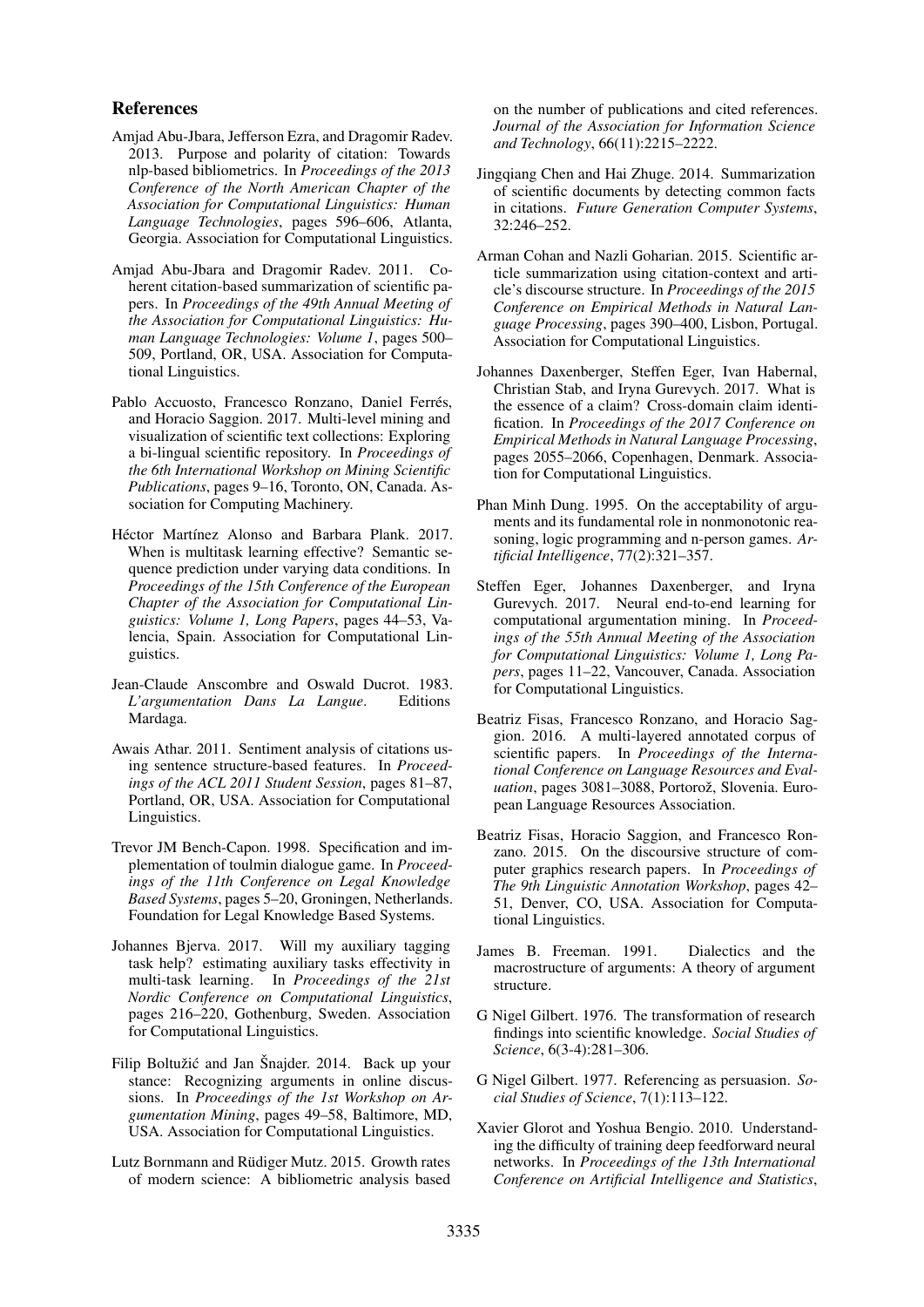pages 249–256, Sardinia, Italy. Proceedings of Machine Learning Research.

- <span id="page-10-13"></span>Ivan Habernal and Iryna Gurevych. 2016. Which argument is more convincing? Analyzing and predicting convincingness of web arguments using bidirectional LSTM. In *Proceedings of the 54th Annual Meeting of the Association for Computational Linguistics (Volume 1: Long Papers)*, page 1122, Berlin, Germany. Association for Computational Linguistics.
- <span id="page-10-5"></span>Ivan Habernal and Iryna Gurevych. 2017. Argumentation mining in user-generated web discourse. *Computational Linguistics*, 43(1):125–179.
- <span id="page-10-16"></span>Sepp Hochreiter and Jürgen Schmidhuber. 1997. Long Short-Term Memory. *Neural Computation*, 9(8):1735–1780.
- <span id="page-10-15"></span>George Hripcsak and Adam S. Rothschild. 2005. Agreement, the F-measure, and reliability in information retrieval. *Journal of the American Medical Informatics Association*, 12(3):296–298.
- <span id="page-10-9"></span>Kokil Jaidka, Muthu Kuma Chandrasekaran, Devanshu Jain, and Min-Yen Kan. 2017. Overview of the CL-SciSumm 2017 Shared Task. In *Proceedings of the Computational Linguistics Scientific Summarization Shared Task*, pages 1–15, Tokyo, Japan. CEUR-WS.
- <span id="page-10-0"></span>Rahul Jha, Amjad-Abu Jbara, Vahed Qazvinian, and Dragomir R. Radev. 2017. NLP-driven citation analysis for scientometrics. *Natural Language Engineering*, 23(1):93–130.
- <span id="page-10-8"></span>Charles Jochim and Hinrich Schütze. 2012. Towards a generic and flexible citation classifier based on a faceted classification scheme. In *Proceedings of the 24th International Conference on Computational Linguistics*, pages 1343–1358, Mumbai, India. The COLING 2012 Organizing Committee.
- <span id="page-10-6"></span>Alex Kendall, Yarin Gal, and Roberto Cipolla. 2018. Multi-task learning using uncertainty to weigh losses for scene geometry and semantics. In *Proceedings of the IEEE Conference on Computer Vision and Pattern Recognition*, Salt Lake City, UT, USA. Institute of Electrical and Electronics Engineers.
- <span id="page-10-17"></span>Diederik P. Kingma and Jimmy Ba. 2015. Adam: A method for stochastic optimization. In *Proceedings of the 3rd International Conference on Learning Representations*, San Diego, CA, USA.
- <span id="page-10-4"></span>Christian Kirschner, Judith Eckle-Kohler, and Iryna Gurevych. 2015. Linking the thoughts: Analysis of argumentation structures in scientific publications. In *Proceedings of the 2nd Workshop on Argumentation Mining*, pages 1–11, Denver, CO, USA. Association for Computational Linguistics.
- <span id="page-10-18"></span>John D. Lafferty, Andrew McCallum, and Fernando C. N. Pereira. 2001. Conditional random fields:

Probabilistic models for segmenting and labeling sequence data. In *Proceedings of the 18th International Conference on Machine Learning*, pages 282– 289, Williamstown, MA, USA. Morgan Kaufmann Publishers Inc.

- <span id="page-10-10"></span>Anne Lauscher, Goran Glavaš, and Kai Eckert. 2017a. Citation-based summarization of scientific articles using semantic textual similarity. In *Proceedings of the Computational Linguistics Scientific Summarization Shared Task*, pages 33–42, Tokyo, Japan. CEUR-WS.
- <span id="page-10-1"></span>Anne Lauscher, Goran Glavaš, Simone Paolo Ponzetto, and Kai Eckert. 2017b. Investigating convolutional networks and domain-specific embeddings for semantic classification of citations. In *Proceedings of the 6th International Workshop on Mining Scientific Publications*, pages 24–28, Toronto, ON, Canada. Association for Computing Machinery.
- <span id="page-10-7"></span>Maria Liakata, Shyamasree Saha, Simon Dobnik, Colin Batchelor, and Dietrich Rebholz-Schuhmann. 2012. Automatic recognition of conceptualization zones in scientific articles and two life science applications. *Bioinformatics*, 28(7):991–1000.
- <span id="page-10-2"></span>Maria Liakata, Simone Teufel, Advaith Siddharthan, and Colin R Batchelor. 2010. Corpora for the conceptualisation and zoning of scientific papers. In *Proceedings of the 7th International Conference on Language Resources and Evaluation*, pages 2054– 2061, Valetta, Malta. European Language Resources Association.
- <span id="page-10-11"></span>Marco Lippi and Paolo Torroni. 2015. Argument mining: A machine learning perspective. In *Theory and Applications of Formal Argumentation: Third International Workshop, TAFA 2015, Buenos Aires, Argentina, July 25-26, 2015, Revised Selected Papers*, Lecture Notes in Artifical Intelligence, pages 163– 176. Springer International Publishing.
- <span id="page-10-12"></span>Marco Lippi and Paolo Torroni. 2016. Argumentation mining: State of the art and emerging trends. *ACM Transactions on Internet Technology*, 16(2):10:1– 10:25.
- <span id="page-10-3"></span>Kathy McKeown, Hal Daume, Snigdha Chaturvedi, John Paparrizos, Kapil Thadani, Pablo Barrio, Or Biran, Suvarna Bothe, Michael Collins, Kenneth R. Fleischmann, Luis Gravano, Rahul Jha, Ben King, Kevin McInerney, Taesun Moon, Arvind Neelakantan, Diarmuid O'Seaghdha, Dragomir Radev, Clay Templeton, and Simone Teufel. 2016. Predicting the impact of scientific concepts using full-text features. *Journal of the Association for Information Science and Technology*, 67(11):2684–2696.
- <span id="page-10-14"></span>Vlad Niculae, Joonsuk Park, and Claire Cardie. 2017. Argument mining with structured SVMs and RNNs. In *Proceedings of the 55th Annual Meeting of the Association for Computational Linguistics: Volume 1, Long Papers*, pages 985–995, Vancouver, Canada. Association for Computational Linguistics.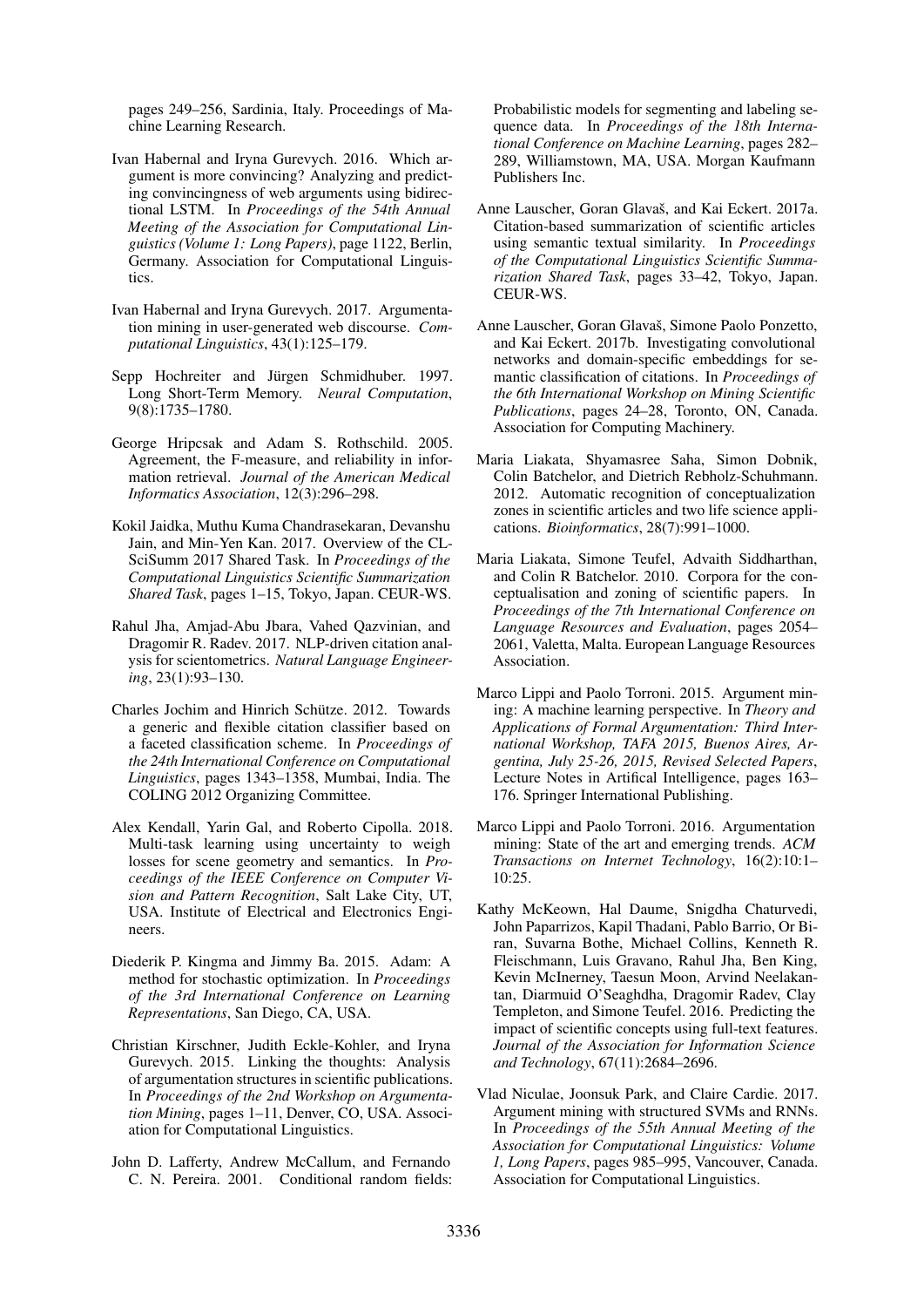- <span id="page-11-2"></span>Raquel Mochales Palau and Marie-Francine Moens. 2009. Argumentation mining: the detection, classification and structure of arguments in text. In *Proceedings of the 12th International Conference on Artificial Intelligence and Law*, pages 98–107, Barcelona, Spain. Association for Computing Machinery.
- <span id="page-11-8"></span>Andreas Peldszus and Manfred Stede. 2015. Joint prediction in MST-style discourse parsing for argumentation mining. In *Proceedings of the 2015 Conference on Empirical Methods in Natural Language Processing*, pages 938–948, Lisbon, Portugal. Association for Computational Linguistics.
- <span id="page-11-18"></span>Jeffrey Pennington, Richard Socher, and Christopher D. Manning. 2014. GloVe: Global vectors for word representation. In *Proceedings of the 2014 Conference on Empirical Methods in Natural Language Processing*, pages 1532–1543, Doha, Qatar. Association for Computational Linguistics.
- <span id="page-11-9"></span>Isaac Persing and Vincent Ng. 2016. End-to-end argumentation mining in student essays. In *Proceedings of the 2016 Conference of the North American Chapter of the Association for Computational Linguistics: Human Language Technologies*, pages 1384–1394, San Diego, CA, USA. Association for Computational Linguistics.
- <span id="page-11-12"></span>Peter Potash, Alexey Romanov, and Anna Rumshisky. 2017. Here's my point: Joint pointer architecture for argument mining. In *Proceedings of the 2017 Conference on Empirical Methods in Natural Language Processing*, pages 1364–1373, Copenhagen, Denmark. Association for Computational Linguistics.
- <span id="page-11-6"></span>Francesco Ronzano and Horacio Saggion. 2015. Dr. Inventor Framework: Extracting structured information from scientific publications. In *Discovery Science, 18th International Conference, DS 2015, Banff, AB, Canada, October 4-6, 2015. Proceedings*, Lecture Notes in Computer Science, pages 209–220, Banff, Canada. Springer, Cham.
- <span id="page-11-7"></span>Francesco Ronzano and Horacio Saggion. 2016. Knowledge extraction and modeling from scientific publications. In *Semantics, Analytics, Visualization. Enhancing Scholarly Data, Second International Workshop, SAVE-SD 2016, Montreal, QC, Canada, April 11, 2016, Revised Selected Papers*, Lecture Notes in Computer Science, pages 11–25, Montreal, Canada. Springer, Cham.
- <span id="page-11-14"></span>Claudia Schulz, Steffen Eger, Johannes Daxenberger, Tobias Kahse, and Iryna Gurevych. 2018. Multi-task learning for argumentation mining in low-resource settings. In *Proceedings of the 2018 Conference of the North American Chapter of the Association for Computational Linguistics: Human Language Technologies: Volume 2, Short Papers*, pages 35–41, New Orleans, Louisiana. Association for Computational Linguistics.
- <span id="page-11-13"></span>Anders Søgaard and Yoav Goldberg. 2016. Deep multitask learning with low level tasks supervised at lower layers. In *Proceedings of the 54th Annual Meeting of the Association for Computational Linguistics: Volume 2, Short Papers*, pages 231–235, Berlin, Germany. Association for Computational Linguistics.
- <span id="page-11-11"></span>Christian Stab and Iryna Gurevych. 2017. Parsing argumentation structures in persuasive essays. *Computational Linguistics*, 43(3):619–659.
- <span id="page-11-10"></span>Christian Stab, Christian Kirschner, Judith Eckle-Kohler, and Iryna Gurevych. 2014. Argumentation mining in persuasive essays and scientific articles from the discourse structure perspective. In *Proceedings of the Workshop on Frontiers and Connections between Argumentation Theory and Natural Language Processing*, pages 21–25. CEUR-WS.
- <span id="page-11-17"></span>Alexander Strehl and Joydeep Ghosh. 2003. Cluster ensembles – a knowledge reuse framework for combining multiple partitions. *Journal of Machine Learning Research*, 3:583–617.
- <span id="page-11-0"></span>Simone Teufel, Jean Carletta, and Marc Moens. 1999. An annotation scheme for discourse-level argumentation in research articles. In *Proceedings of the 9th Conference on European Chapter of the Association for Computational Linguistics*, pages 110– 117, Bergen, Norway. Association for Computational Linguistics.
- <span id="page-11-5"></span>Simone Teufel and Marc Moens. 2002. Summarizing scientific articles: Experiments with relevance and rhetorical status. *Computational Linguistics*, 28(4):409–445.
- <span id="page-11-3"></span>Simone Teufel, Advaith Siddharthan, and Colin Batchelor. 2009. Towards discipline-independent argumentative zoning: Evidence from chemistry and computational linguistics. In *Proceedings of the 2009 Conference on Empirical Methods in Natural Language Processing: Volume 3*, pages 1493–1502, Singapore. Association for Computational Linguistics.
- <span id="page-11-4"></span>Simone Teufel, Advaith Siddharthan, and Dan Tidhar. 2006. Automatic classification of citation function. In *Proceedings of the 2006 Conference on Empirical Methods in Natural Language Processing*, pages 103–110, Sydney, Australia. Association for Computational Linguistics.
- <span id="page-11-1"></span>Stephen E. Toulmin. 2003. *The Uses of Argument*, updated edition. Cambridge University Press.
- <span id="page-11-16"></span>Bart Verheij. 2009. The toulmin argument model in artificial intelligence. In Guillermo Simari and Iyad Rahwan, editors, *Argumentation in Artificial Intelligence*, pages 219–238. Springer US, Boston, MA.
- <span id="page-11-15"></span>Douglas Walton, Chris Reed, and Fabrizio Macagno. 2008. *Argumentation Schemes*. Cambridge University Press.